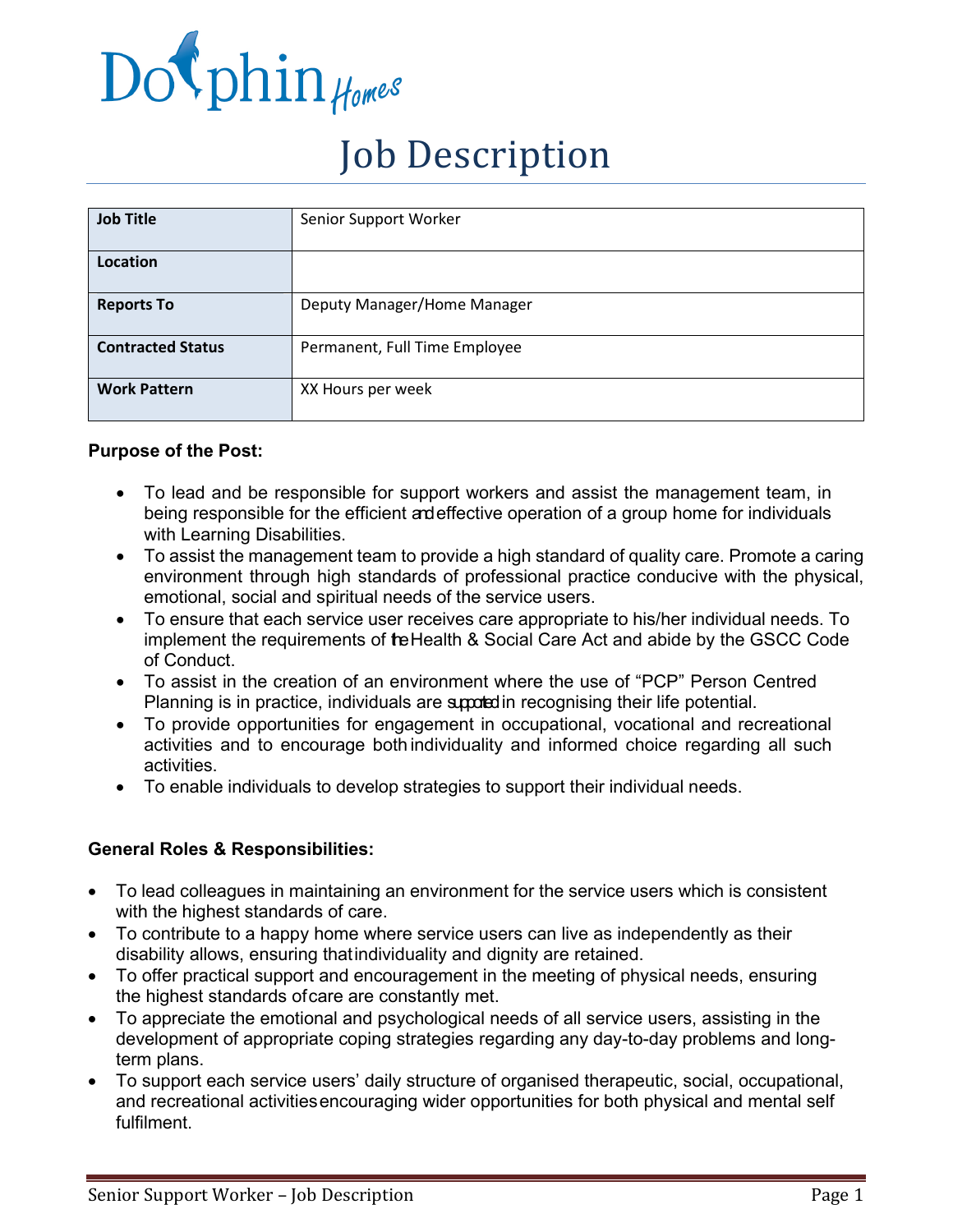- To accurately always implement all programmes and guidelines for each service user. To collect data and maintain records regarding this data in service user records, to a high standard and to put forward suggestions, as to how improvements can be made.
- To help staff establish with service users a relationship of mutual respect, warmth, understanding and tolerance.
- To work as a leader and mentor of a professional team ensuring the effectiveness of the services provided and to help in the development of team skills.
- To respect the confidential nature of all information concerning each service user. To bring matters of concernregarding staff or service users to the attention of the manager and to keep such matters strictly confidential.
- To be fully aware of the philosophy of Dolphin Homes and to demonstrate such understanding in practice.
- To follow the direction of the manager. The manager may have to make decisions that will have to be carried outwithout an opportunity for discussion. Queries and proposals will be able to be put forward at regular meetings.
- To attend all meetings as required.
- To attend and ensure the staff team attend all training activities that they are nominated for. These sessions will be arranged around your working hours and if necessary, cover provided for you to attend. Other training events may be away from the home. You will be reimbursed for reasonable expenses for these sessions. All copies of training material must be retained to keep up to date with developing care practices, procedures and legislation.
- To ensure that all visitors are met and greeted in a courteous manner and efficiently directed to the manager or theservice user that they have come to visit.
- To be aware of and ensure the staff team are aware of food hygiene, first aid and fire precautions in the home and how to respond in the event of a fire or other emergency and any other procedures that will be required.
- To assist with the preparation, serving and cleaning away of meals as required and to encourage service users with their capabilities in this area.
- To report to the manager
	- Any changes in the service users physical or mental stateAny accident or unusual incident.
	- Any serious problem that may arise.
	- Any matter of concern expressed by a service user whether physical, emotional or spiritual.
- To undertake household tasks as required and any other reasonable task requested by management appertaining to the service users.
- To be flexible with regards to supporting the home on occasion by covering extra hours.
- To assist in the administration of medication.